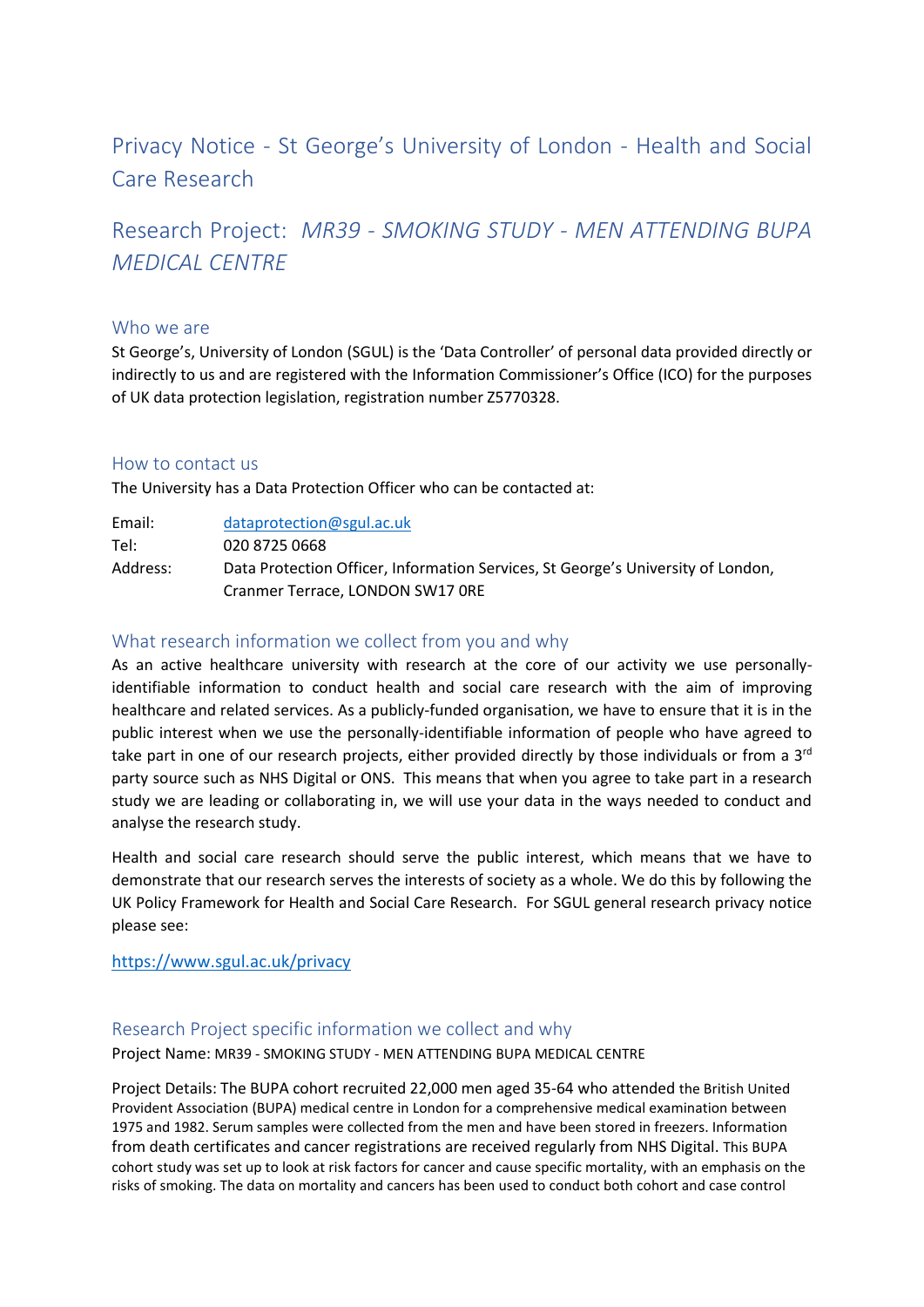studies resulting in over 32 papers being published in peer review journals. The areas of research covered have included the health effects of active and passive smoking, screening, cancer and nutrition, cancer and infection, serum cholesterol in relation to Ischaemic Heart Disease (IHD) and cancer, apolipoproteins, blood pressure and stroke, cardiovascular screening and osteoporosis. The BUPA study was originally funded by the Medical Research Council and BUPA. Currently no data processing is occurring, but if funds become available researchers at SGUL will conduct new research into risk factors for mortality, mainly from ischemic heart disease or cancer. No automated decision-making, including profiling, will be performed on this data

Category of personal data collected relates to: *Primary source data (i.e. medical questionnaire responses and ECG) , Identifiable information such as Name and Date of Birth, Date of death and causes of death and cancer registration information*

#### Contract Reference: CON-341863-L0X2Y

#### Project Reference: **DARS-NIC-148331-5F2FS-v2.2**

Funding: None at present

Data Controller(s): St George's, University of London - DPA Registration Number Z5770328

#### Legal Basis:

- a. Article 6(1)(e) of the General Data Protection Regulation (GDPR) provides the legal basis for public authorities (e.g. universities and NHS organisations) to process personal data for research purposes.
- b. Additionally, article 9(2)(j) of the GDPR provides the legal basis for processing special categories of (sensitive) personal data which includes data concerning health and ethnicity for scientific research purposes.

Data Source: National Health Service (NHS) Digital are the national information and technology partner to the health and social care system using digital technology to transform the NHS and social care. Details on NHS Digital's responsibilities regarding looking after your health and care information can be found at: https://digital.nhs.uk/about-nhsdigital/our-work/keeping-patient-data-safe/how-we-look-after-your-health-and-care-informationContact details NHS Digital Data Protection Officer: Email: enquiries@nhsdigital.nhs.uk Tel: 0300 303 5678

# Who we share your information with

*Data will not be shared with anyone outside the immediate research team*

## How long we keep your information for

*Your information* will be retained for a period of 24 months after completion of the BUPA study and then deleted.

# What your rights are

The BUPA study is a research project carried out in the public interest. Therefore your rights to access, change or move your information are limited, as we need to manage the data in specific ways in order for the research to be reliable and accurate. If you withdraw your consent to